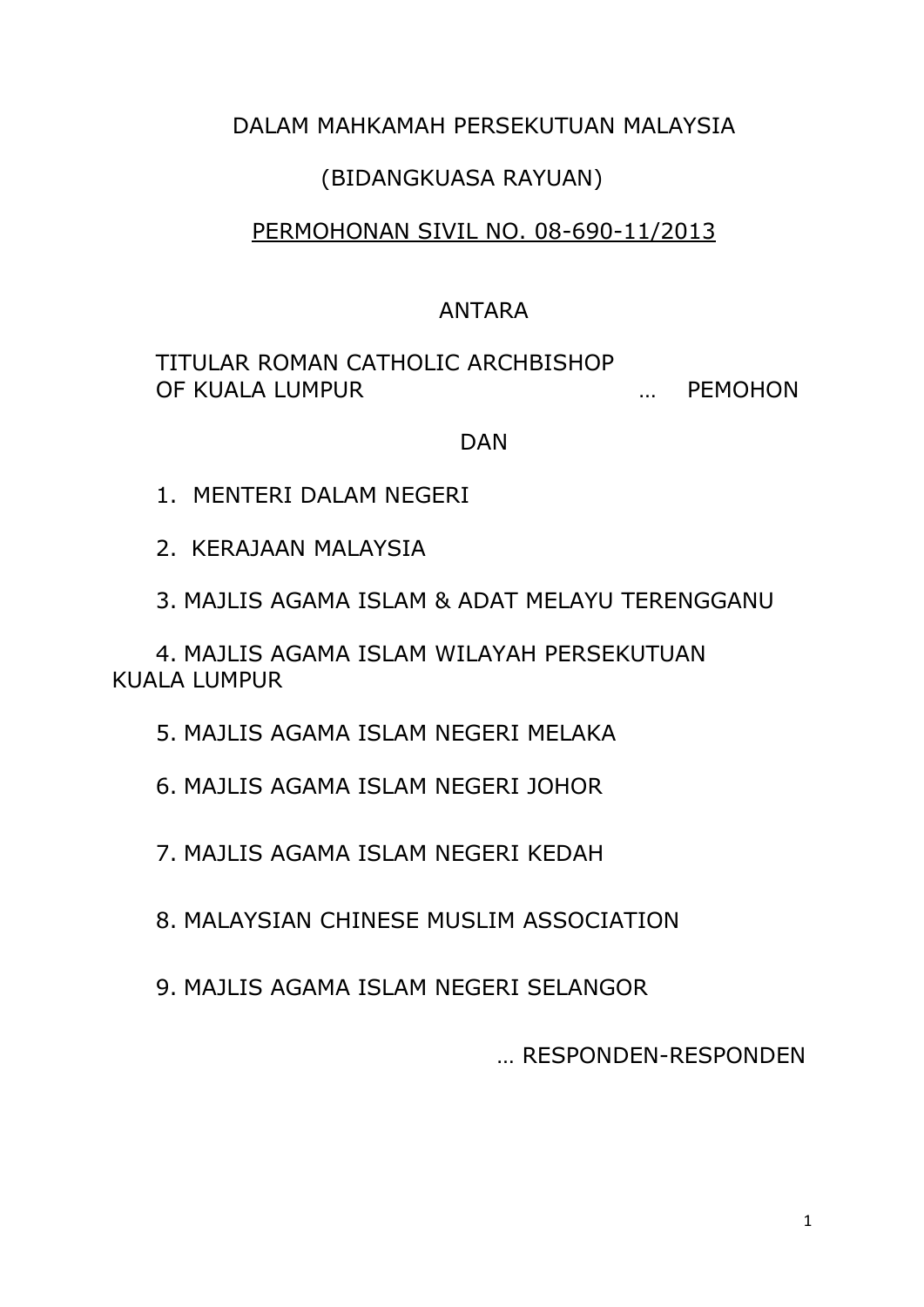Coram: AriffinZakaria KHN MdRaus Sharif PMR ZulkefliMakinudinHBM Richard Malanjum HBSS Suriyadi Halim Omar HMP Zainun Ali HMP Tan KokWhaHMP

Section 96 of the Court of Judicature Act 1964, which governs the instant application for leave to appeal to the Federal Court, is most clearly and unambiguously worded. It provides:

> "Subject to any rules regulating the proceedings of the Federal Court in respect of appeals from the Court of Appeal, an appeal shall lie from the Court of Appeal to the Federal Court with the leave of the Federal Court -

*(a)* from any judgment or order of the Court of Appeal in respect of any civil cause or matter decided by the High Court in the exercise of its original jurisdiction; involving a question of general principle decided for the first time or a question of importance upon which further argument and a decision of the Federal Court would be to public advantage;or

*(b)* from any decision as to the effect of any provision of the Constitution including the validity of any written law relating to any such provision.

Where the prerequisites of sub-section (a) or (b) are satisfied, an appeal shall lie from the Court of Appeal to the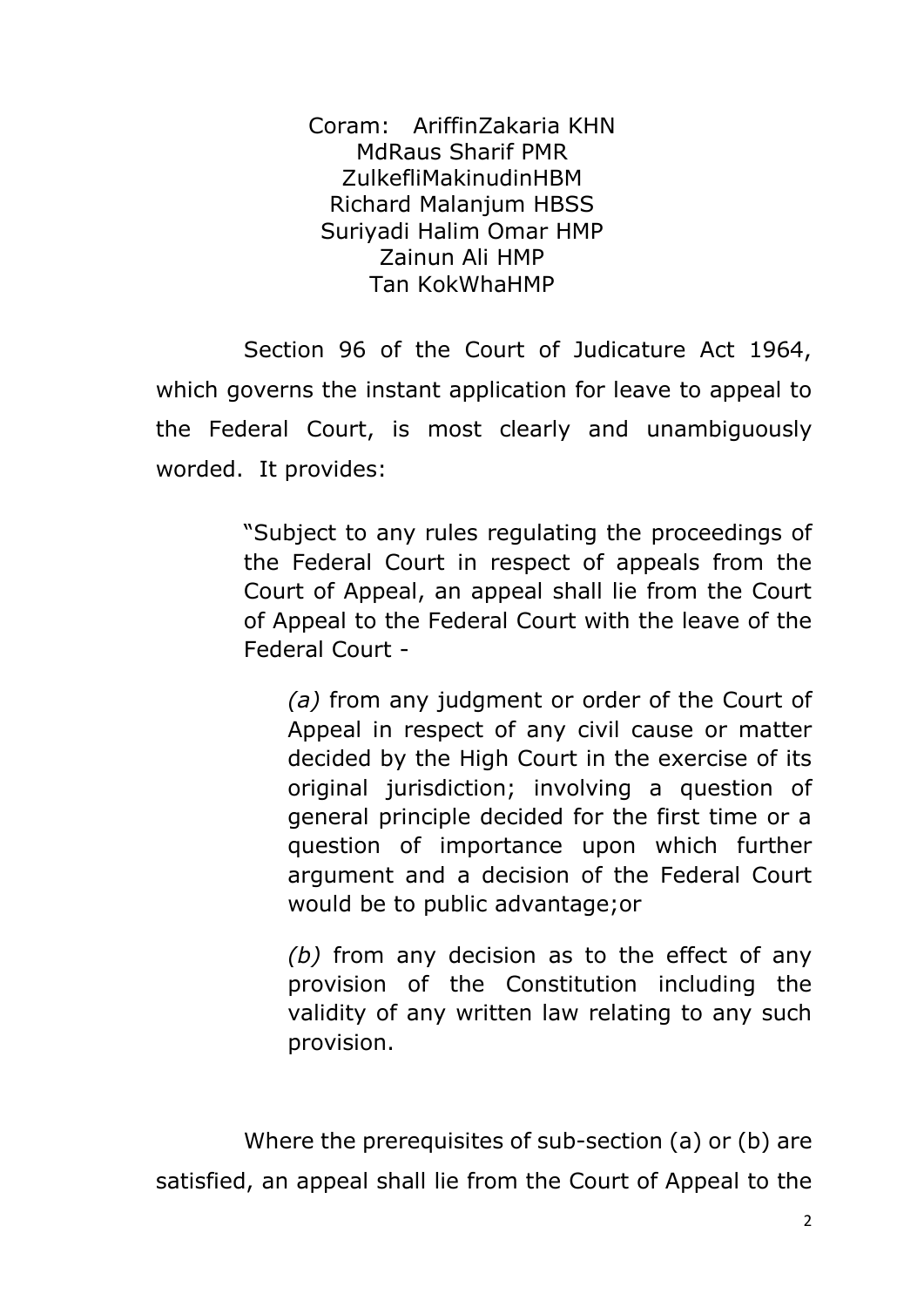Federal Court with the leave of the Federal Court. Needless to say, where the prerequisites are satisfied, leave to appeal could not be refused. That translates, that the task of this Court, in relation to the instant application or indeed any application for leave to appeal, is only to find if the prerequisites of sub-section (a) or (b) have been met. At the stage of application for leave, the task of this Court is no more involved than that. At the stage of application for leave, there should not be a rush to judgment of the issues and its merits, which, in the instant case, have yet to be canvassed and argued.

Pertinent to the prerequisites of section 96 are the following facts. By letter dated 7.1.2009, the Ministry Of Home Affairs Malaysia informed the Applicant that the Applicant's publication permit was subject to the conditions, namely (i)that the Applicant was prohibited from using the word "Allah" in the Herald – The Catholic Weekly, and, (ii) that the word "Terhad", which conveys the meaning that circulation of the publication is restricted to churches and to Christians only, be printed on the front of the Herald – The Catholic Weekly, until the court has decided on the matter.

By way of an application for judicial review, the Applicant applied to quash condition (i) only. Further and or alternatively, the Applicant also applied for declarations to declare that the Applicant had the constitutional right, pursuant to Articles 3(1), 10, 11 and 12 of the Federal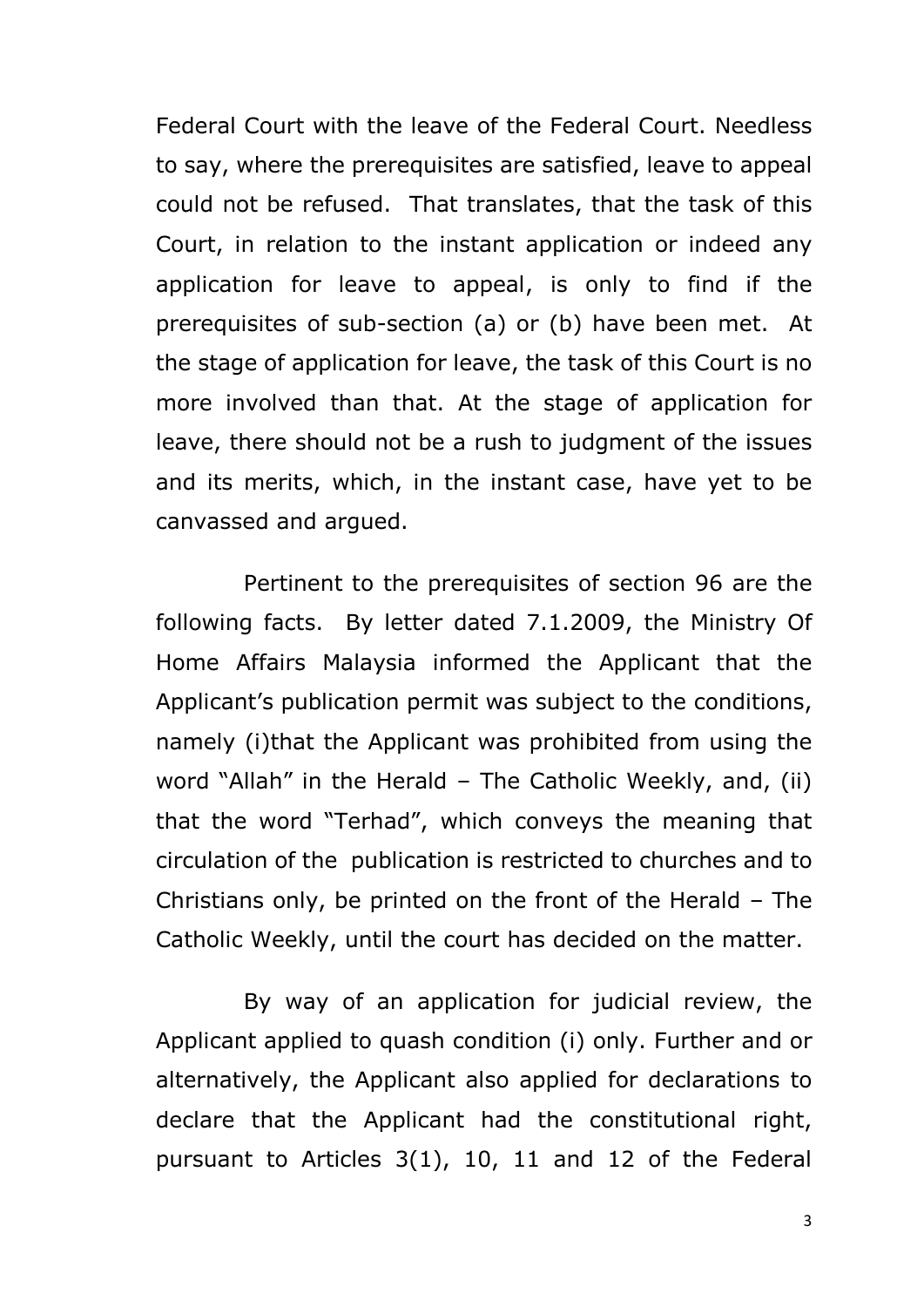Constitution, to use the word "Allah" in the Herald –The Catholic Weekly, and that the Printing Presses and Publications Act 1984 did not empower the Respondents to impose condition (i) which was ultra vires the Printing Presses and Publications Act 1984 (Act 301).

Basically, the  $1<sup>st</sup>$  and  $2<sup>nd</sup>$  Respondents justified and defended condition (i) on the ground that it was necessary to avoid any confusion amongst religions and to assuage the religious sensitivities of the people which could threaten the security and peace of the nation. In paragraph 46 of his opposing affidavit dated 6.7.2009, the Minister elaborated on that ground as follows: "Saya selanjutnya menyatakan bahawa penggunaan kalimah Allah berterusan oleh pemohon boleh mengancam keselamatan dan ketenteraman awam kerana ianya boleh membangkitkan kekeliruan di kalangan umat Islam. Ini adalah kerana walaupun Pemohon mendakwa kalimah Allah yang digunakan di dalam penerbitannya merupakan terjemahan perkataan "God" tetapi di kalangan rakyat Malaysia, kalimah "Allah" secara matannya merujuk kepada Tuhan Yang Maha Esa bagi penganut agama Islam". The  $1<sup>st</sup>$  and  $2<sup>nd</sup>$  Respondents contended that condition (i) had not infringed the constitutional right of the Applicant, be it under Articles 3, 10, 11 or 12 of the Federal Constitution.

At the conclusion of the hearing, the High Court quashed condition (i) and declared that the Applicant had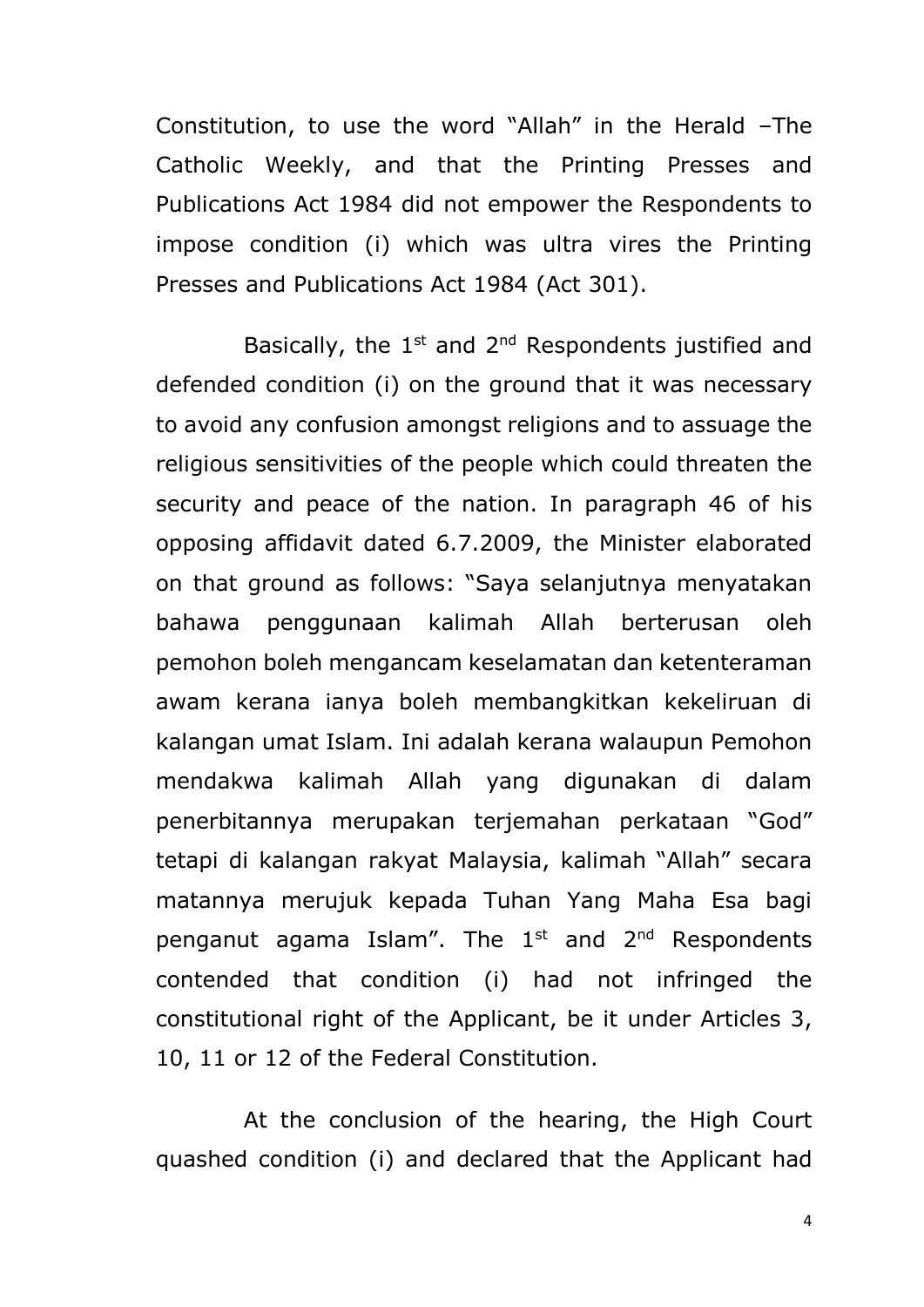the constitutional right, pursuant to Articles 3(1), 10, 11 and 12 of the Federal Constitution, to use the word "Allah" in the Herald –The Catholic Weekly.

However, those orders were set aside on appeal. The Court of Appeal held that condition (i) was valid and lawful (per Abdul Aziz Abdul Rahim JCA) and that the Minister had not acted in any manner or way that merited judicial interference (per Mohamed Apandi Ali JCA, as he then was). Both JJCA held that condition (i) was an exercise of an administrative discretion under Act 301, that the imposition thereof, which was made after consideration of all relevant factors, was not an arbitrary act (per Mohamed Apandi Ali JCA, as he then was) and or was within the perimeters of Act 301 (per Abdul Aziz Abdul Rahim JCA), and that condition (i) could not therefore be struck down as unreasonable and or unlawful.

With respect to the declarations by the High Court on the constitutional right of the Applicant, both JJCA held that Article 3(1) justified the existence of Article 11(4), and that Article 11(4) in turn empowered the enactment of State laws to curb the propagation of other religions to followers of Islam. Abdul Aziz Abdul Rahim JCA furthermore observed that the Herald – The Catholic Weekly, which was accessible "online", could be read by both Muslims and non-Muslim, while Mohamed Apandi Ali JCA explicated that it is unlawful to propagate other religions to followers of Islam.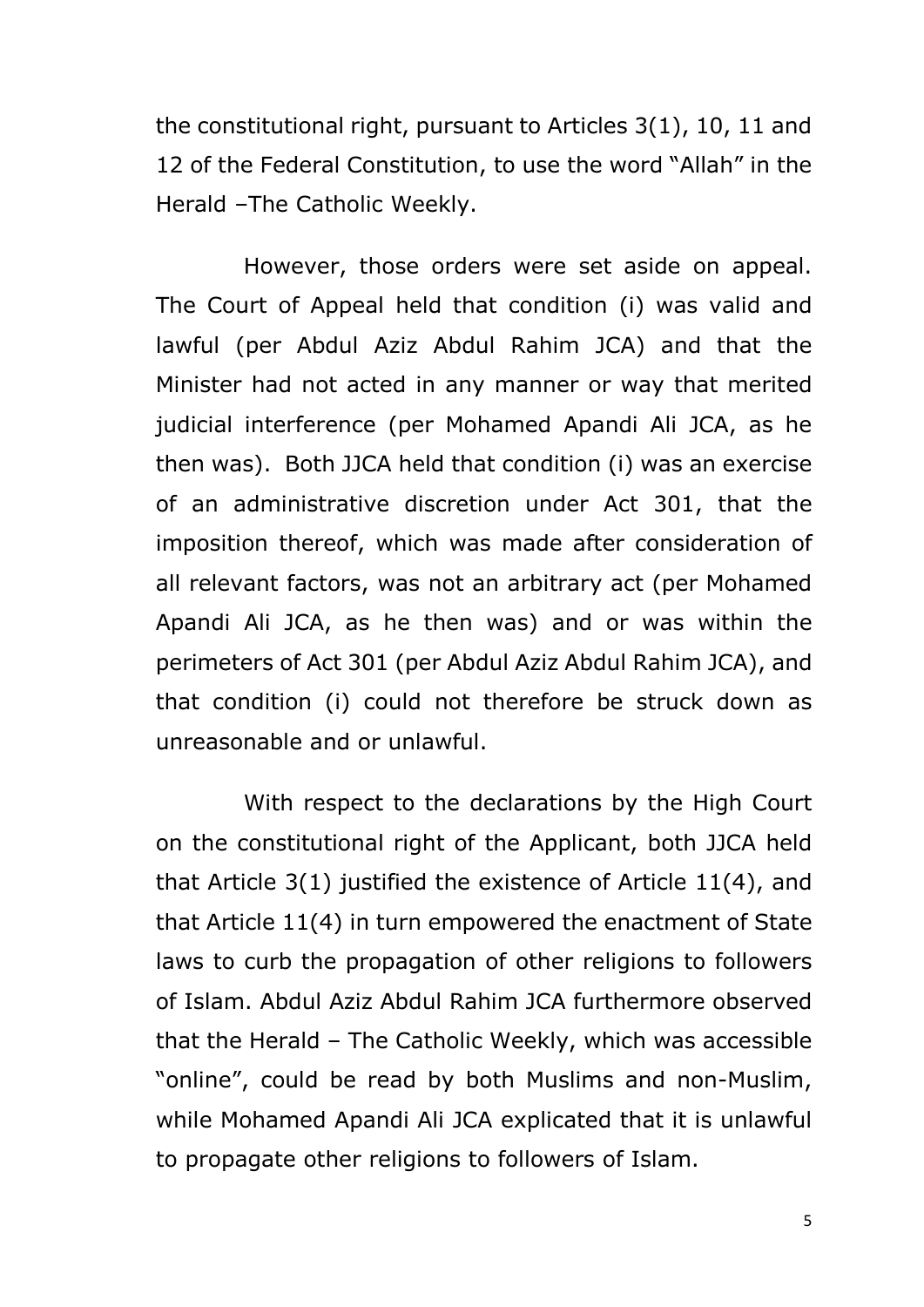On the basis of the above irrefragable facts, it is evident that at each and every stage that condition (i) had been first considered and then reviewed,by the Minister who imposed it, by the High Court who set it aside, and by the Court of Appeal who upheld condition (i), there were questions and or issues on the constitutionality of condition (i). It is equally evident that those constitutional questions/issues were either defended and justified by the Minister and answered by the Courts on the basis of the provisions of the Constitution and its effect. The High Court and the Court of Appeal might have reached different results. But it remains all the same that were clearly decisions by the courts below on the effect of the provisions of the Constitution. Section 96(b) has only one prerequisite -*"*from any decision as to the effect of any provision of the Constitution including the validity of any written law relating to any such provision". It is plain and obvious that the sole prerequisite of section 96(b) has been satisfied.

The constitutional questions should be answered by the Federal Court. They are too grave to be answered by any other. I would therefore grant leave for the constitutionality of condition (i) to be raised in an appeal to the Federal Court.

Lastly I wholly associate myself with the observation of his Lordship CJSS at para 61 of his judgment.

Dated this 23<sup>rd</sup> day of June 2014.